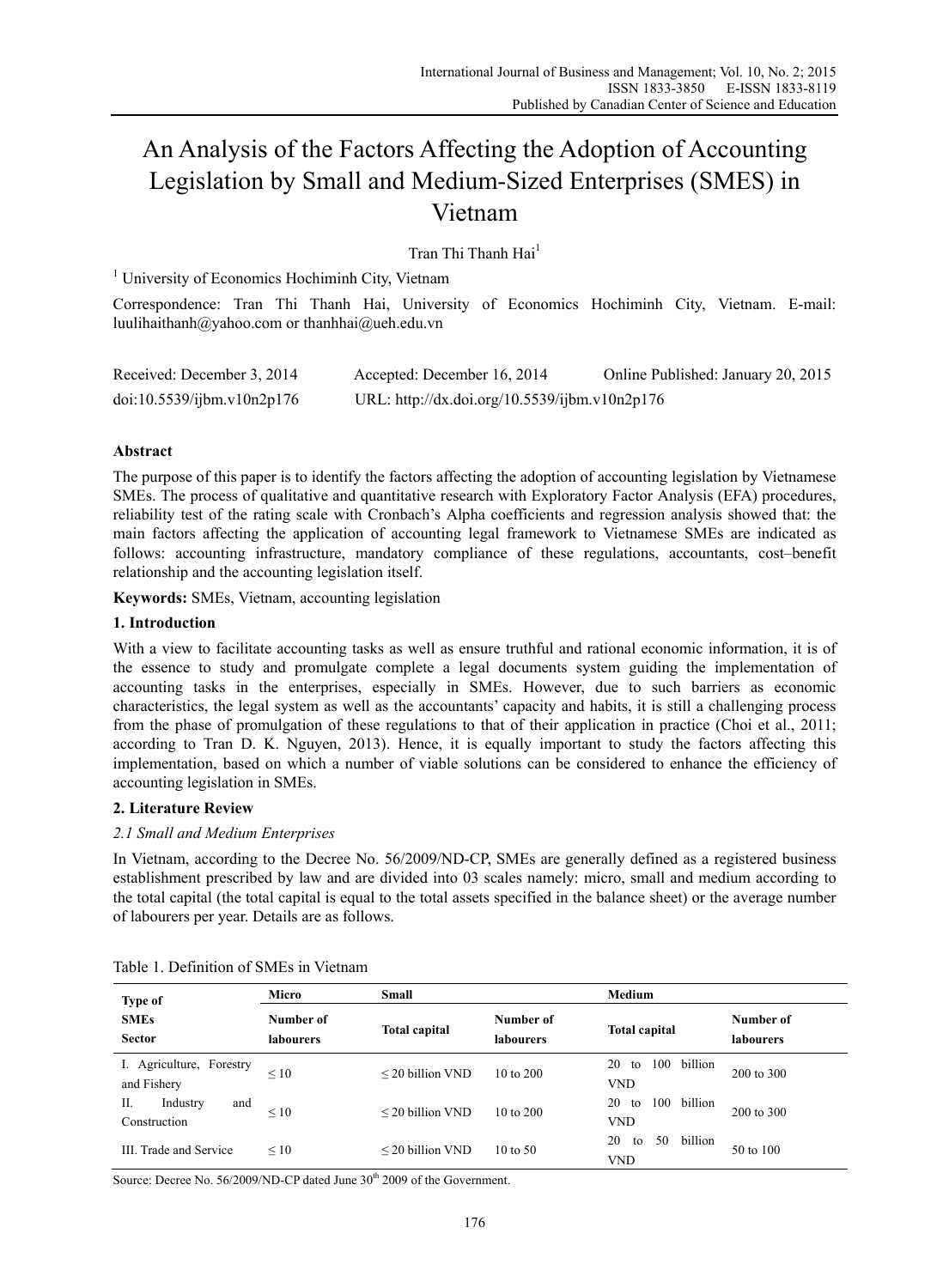#### *2.2 The Accounting Legal Framework for Vietnamese SMEs*

Vietnamese accounting system is influenced by continental European system in general and French accounting in particular. In Vietnam, the Ministry of Finance (a state agency) is an organization responsible for issuing legal documents in accounting. The legal framework regulating the accounting practices of SMEs include: Accounting Law and guiding the implementation of Decree Law; The system of accounting standards and the standards guidelines; and accounting regime. Vietnamese SMEs are required to comply with these domestic GAAP developed by the national regulator. However, the proportion of businesses fully complied in practice is rather low. The Vietnamese GAAP are based on historical cost criterion and fair value is only used in a few cases.

#### *2.3 Factors Influencing the Application of Accounting Legislation*

Several previous studies have spent great effort to investigate the factors affecting the application of accounting legislation into the reality. Internationally speaking, numerous studies were conducted to investigate this issue, mainly concentrating on the application of accounting standards. Most of these factors relates to corporate characteristics such as: scale (Chow & Wong-Boren, 1987; Cooke, 1991); profitability (Belkaoui & Kahl, 1978; Singhvi & Densai, 1971; Wallace & Naser, 1995); the awareness of corporate's owner (Page, 1984; Collis & Jarvis, 2000); educational competency (Doupnik & Salter, 1995); debt structure (Sekely & Collins, 1998). These researches were, however, conducted in the countries that belong to an Anglo-American culture, or in the developed countries (Tran D. K. Nguyen, 2011).

There are a limited number of experimental studies on the factors having effect on the application of accounting legal framework in SMEs at a certain country. Published studies primarily focus on the analysis of macroeconomic factors, national specificities as well as the factors affecting the implementation of international accounting standards. As a result of our synthesis from the published scientific papers and research works, we can possibly identify a number of factors influencing the application of accounting legislation in SMEs, to be more specific:

Initially, *accountants* themselves have a significant impact on the utilization of accounting legal documents. According to numerous researches, accountants and their professional capacity play a crucial role, in which their assessment and professional judgment are the key factors (Bunea, 2006; according to Cătălin Nicolae Albu, 2010). As the direct "producers" of information, the professional competence and responsibility of the accounting department is positively correlated with the quality of information they provide. In the advent of inadequate professional capability, the deficient cognition of accountants can result in misinterpretation and incomplete utilization of the legal regulations; as a consequence, the implementation of these legal documents is inefficient. Considering such important role, accountants' skills in most enterprises are yet limited (Joshi & Ramadhan, 2002; Martin, 2005; according to Dang Duc Son, 2011). Also in agreement with this viewpoint, the research result of Albu et al. (2010) in Romania (a country whose economic development and accounting system are similar with those of Vietnam) specified that accountants' capacity has a critical influence on the application of accounting standards into practice.

Next, *corporate scale* is also a factor that has a profound impact on the deployment of accounting legislation. Albu et al. (2010) quoted from the study of Haller and Eirle (2008) stated that: the bigger the corporate scale is, the higher the information transparency, the accountability, the compliance with accounting and auditing regulations as well as the disclosure of information become. Sian and Roberts (2009) indicated that there exists a correlation between the corporate scale and the complexity of accounting tasks. It can be easily noted that large enterprises are generally bound by numerous accounting rules, regulations and requirements that serve to ensure the reliability of financial information. Meanwhile, SMEs are treated dissimilarly due to their simplicity in operation and low risk from internal and external sources. This difference leads to asymmetric information between corporate owner–managers and stakeholders who primarily are creditors and the government; accordingly, minor concern is spent on the information quality in financial report. In addition, as stated in a number of researches (Chow & Wong-Boren; 1987, Cooke, 1989, 1991; Meek & Gray, 1995), there is a consensus that corporate scale is considered as a compelling source of impact on the implementation of accounting standards (Tran D. K. Nguyen, 2010). Thus, we indicate corporate scale as a factor in our model to investigate the factors affecting the application of accounting legislation in SMEs in Vietnam.

Besides, *the users and their needs of accounting information* also influence the quality of accounting information. This factor has an indirect effect on the utilization of accounting legislation in order to generate transparent and user-friendly accounting information. It is vital to assure the quality of financial report as a financial report will become worthless if its users deems it as worthless (Ha van Wyk, 2009). Zeghal and Mhedhbi (2006) conducted their research with a sample comprising 64 developing countries. Their result revealed a number of determining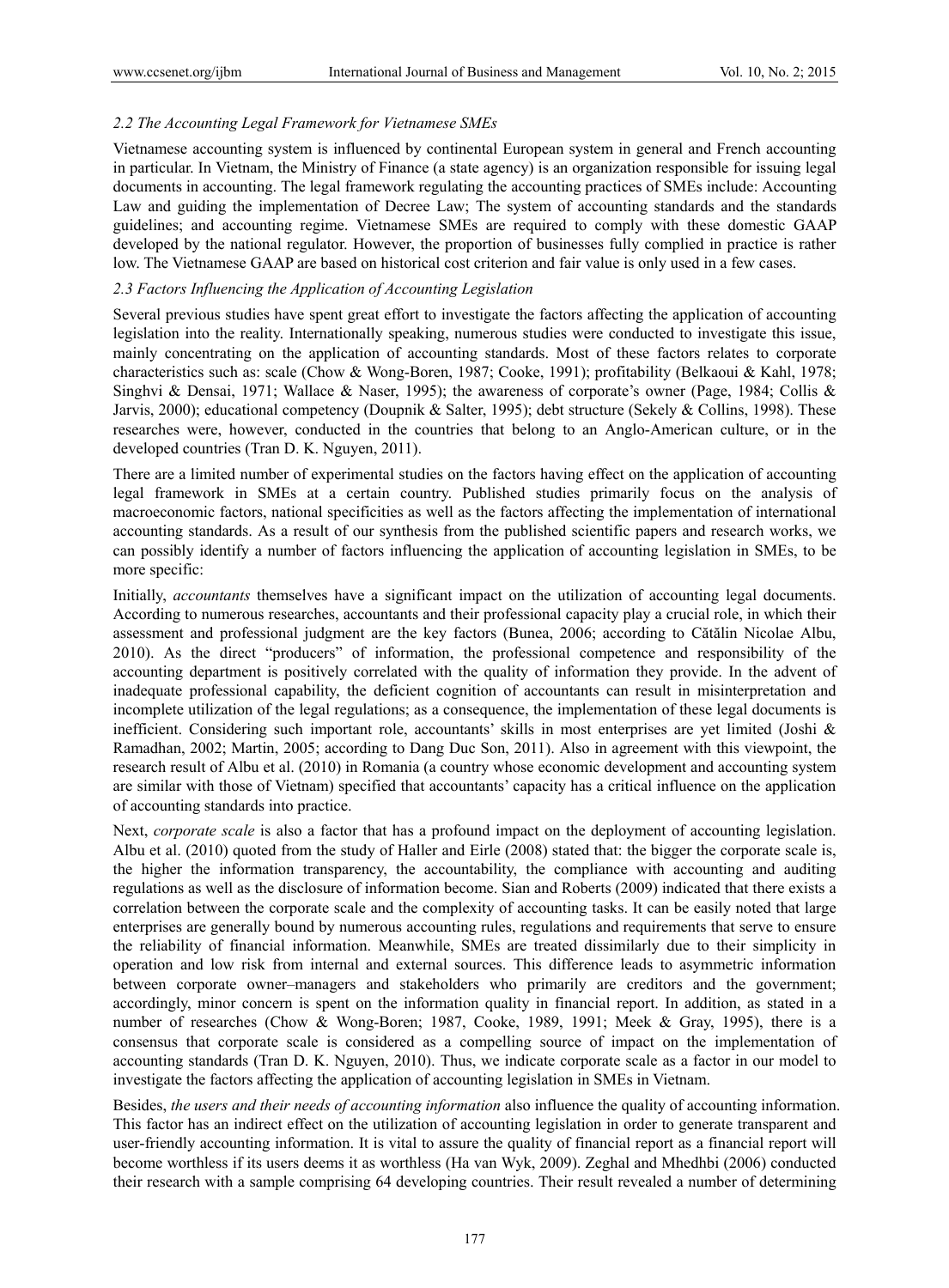factors that have considerable effect on applying international standards, such as: educational level, the existence of capital market and cultural membership in a group of countries. This study further indicated that in their effort to provide the investors with qualified accounting information, developing countries along with their capital market meet less difficulty in the implementation of international accounting standards. This statement proves that user's need of information does have a positive influence on the deployment of accounting legal framework in enterprises, especially in SMEs.

In addition, another factor called *educational level* also affects the utilization of accounting standards in developing countries as this factor exerts a direct influence on managers' cognition, accountants' skills as well as the awareness of information users. The study of Jiri Strouhal (2012) in Czech Republic proved that the application of accounting standards is partially influenced by users' pressure on accounting information as well as the relationship between paid expense and received benefits. Dang Duc Son (2011) also carried out a research to investigate the application of accounting standards in SMEs in Vietnam. The research findings revealed 05 major factors affecting this application, among which the mandatory compliance and external pressure on improved information are 02 key factors. Additionally, the deficiency in managing and accounting skills, lack of infrastructure, cost and benefit relationship and pressure on information are other factors that count. Nonetheless, the biggest drawback of this research is its narrow sample and its primary concentration on accountants which are responsible for the limited generalization of this research.

Furthermore, *accounting infrastructure* is the fundamental systems and services needed for proper and successful accounting practices including professional organization, accounting training system, etc. A developed accounting infrastructure can best facilitate these accounting practices and enhance the effective application of documents into the reality.

In summary, each author has his own assumption of the determining factors in the process of applying accounting legislation in SMEs, factors varies depending on each country, each investigated object or each environment where the research is conducted. However, by common concurrence, there are a number of major factors as follows: The degree of economic and educational development; how open the economy is; accountant's knowledge, skills and experience; corporate scale; manager's perspective and need of information; mandatory compliance; accounting infrastructure; cots and benefit relationship; user's pressure on information supply and finally, the content of legal documents themselves.

In Vietnam, when it comes to the application of legal documents to SMEs, the investigation starts from the methodology used by these enterprises, how they manipulate that process and its efficiency regarding the implementation of accounting legislation, accounting standards, accounting regime and the related legal documents. Within the scope of this article, the authors place focus on the investigation of the aforementioned factors and their impacts on the deployment of accounting legislation in SMEs. Based on the survey of expert opinions, some factors with macro nature are deemed to have no direct impact and therefore are excluded; factors that are similar to some extent are categorized into groups; ultimately the authors conclude 8 major factors namely: the legal framework itself, mandatory compliance, corporate scale, business owner – manager, accountants, user's pressure on information supply, cost and benefit relationship, factors relating to accounting infrastructure. These factors are proposed based on the findings of the previously published studies with appropriate adjustment considering the actual accounting practices in SMEs and the eco-political characteristics of Vietnam, as well as based on the results of qualitative studies through expert opinions. On this basis, we proposed the following model under examination: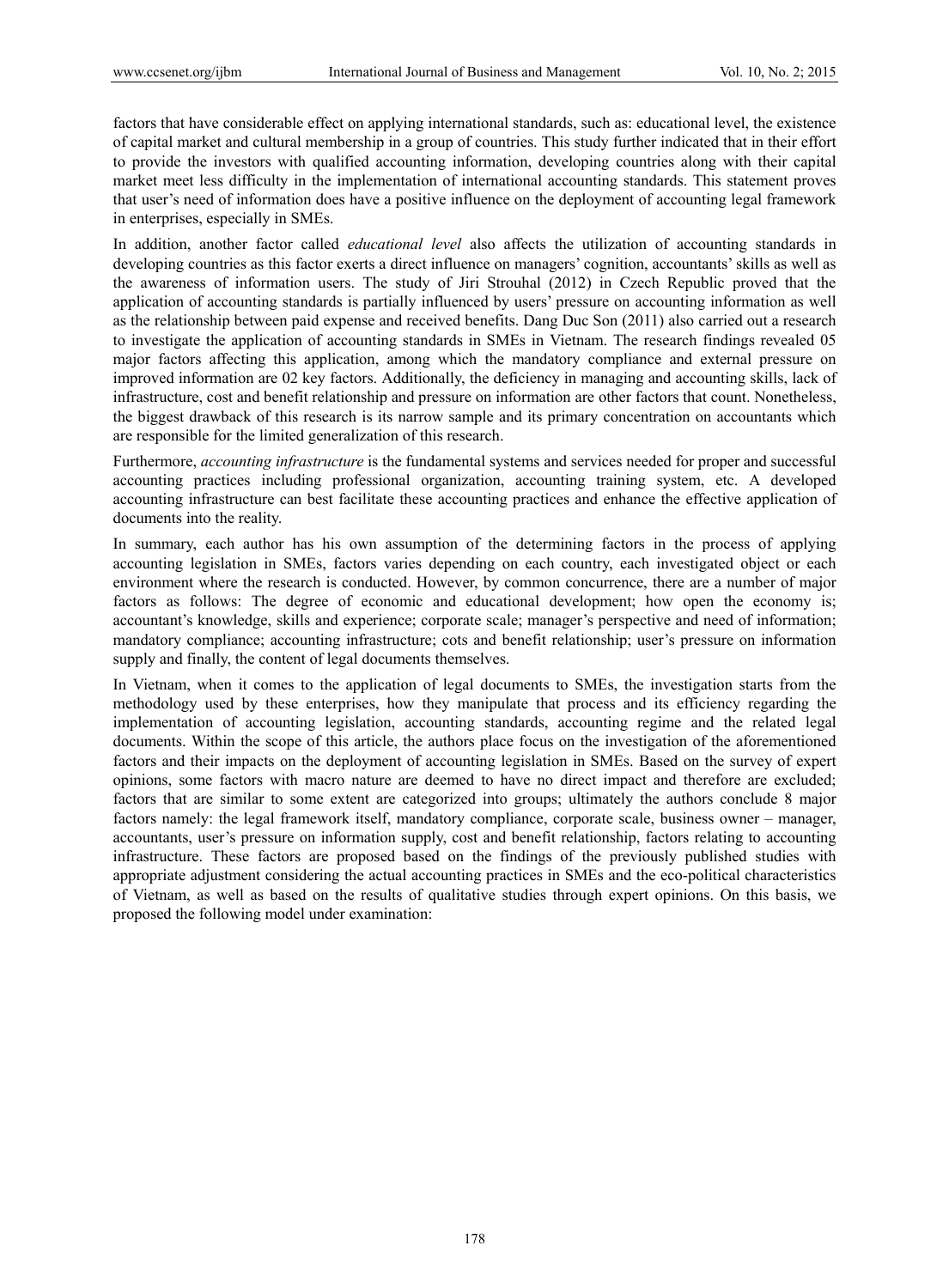

Figure 1. Proposed model of factors affecting the application of accounting legal legislation to the actual accounting practices in SMEs

#### **3. Data and Research Methodology**

Data was collected from the survey conducted in the 3<sup>rd</sup> quarter of 2013 in Ho Chi Minh City, the largest national economic centre of Vietnam and also the home to a huge number of SMEs. SMEs involved were a convenience sample in accordance with criteria stated in the Decree No. 56/2009/ND-CP dated June 30th 2009 by the Government. After the exclusion of invalid survey panels, the total quantity of qualified panels is 548 panels which are sufficient to assure the credibility of data analysis.

So as to achieve the initial objectives of this article, in this study we chiefly use quantitative methodology, in addition to this, qualitative methodology is used as a supplement.

The qualitative research method was adopted with expert interview technique. In order to generalize various factors from different categories, we collected opinions from diversifying subject groups, namely: accountants directly engaged with accounting practices at SMEs, managers of SMEs, researchers and lecturers on accounting, officers in charge of enterprise management department in taxation offices. On the basis of this step, we developed the draft of our survey panel. From this stage onwards, we carried out various trials to deliver a complete questionnaire, these additional steps include: trial surveys based on the devised questionnaire so as to figure out incomprehensive or confusing words, examining the suitability of the question content, determining flaws in the initial draft and finally assessing the rating scale.

Quantitative research was implemented through the following stages: designing the research sample, collecting data from survey panels, data analysis by SPSS 20 including Exploratory Factor Analysis (EFA), Cronbach's Alpha Test and regression analysis. First, we used EFA tool on SPSS 20 and eliminated variables with small parameter by checking the factor loading and the extracted variances; assessing the suitability of the model via KMO coefficient (Kaiser-Meyer-Olkin). Next, the scale was assessed by Cronbach's Alpha reliability coefficient. Then, we ran the regression model to test the suitability of the model and examined the effects of factors on the application of legitimate documents of Accounting in Vietnamese SMEs.

# **4. Result and Discussion**

In the survey, we offered 30 variables divided into 8 factors. To test the division of factors, we used the result acquired from the summary of 548 eligible answers and input variables into EFA to take out factors; in the meantime, we dismissed variables with low coefficient which did not belong to any apparent factor. (variables were allocated to factors and we did not gather variables having bigger coefficients into a factor). As a result of respectively dismissing the following variables: NKT1; NQL1; LICP2; NQL2; NSD3; NQL3; NQL4, seven new factors were formed as follows.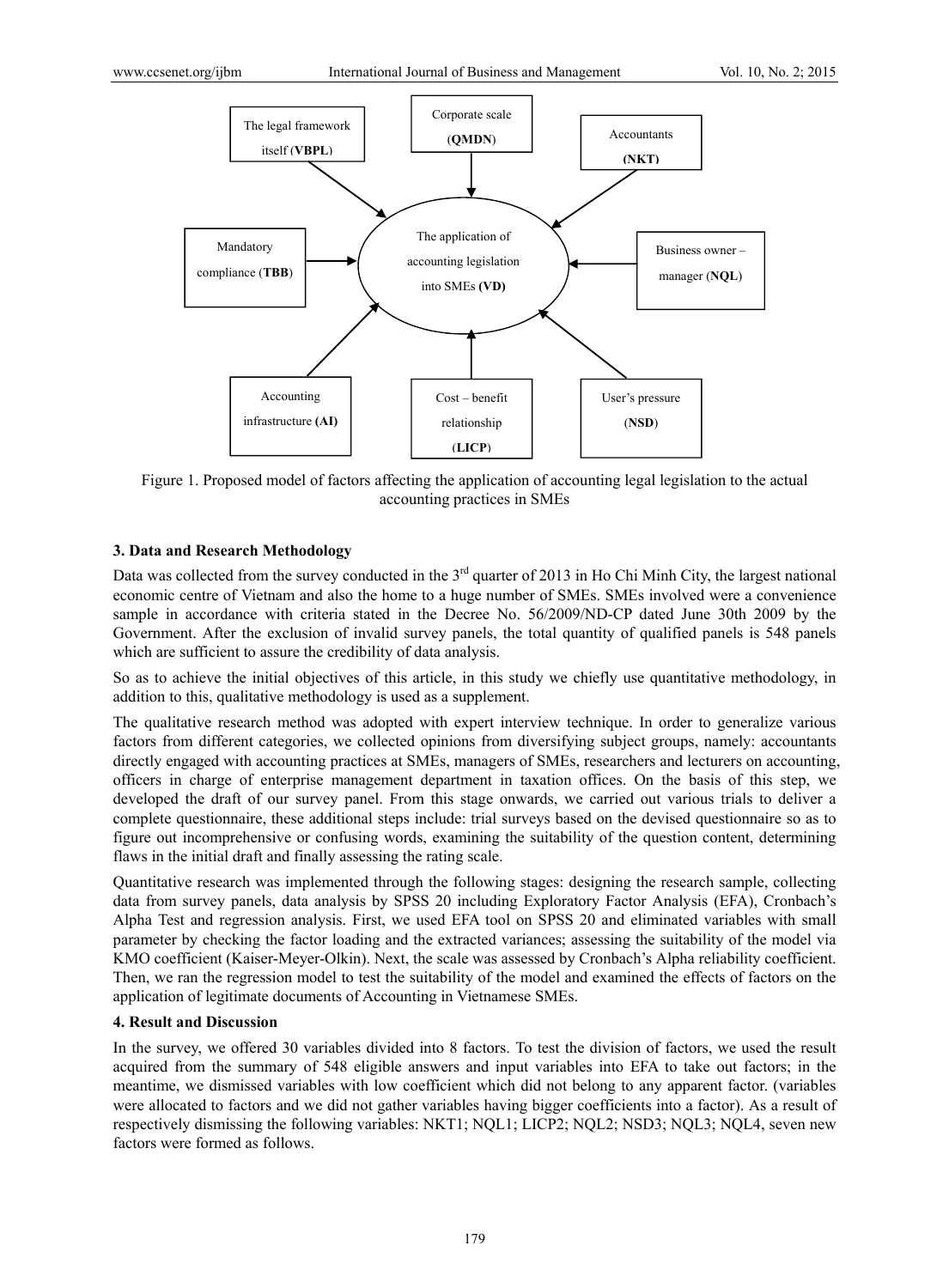|                                                                          | Components |            |                |                |            |            |                  |
|--------------------------------------------------------------------------|------------|------------|----------------|----------------|------------|------------|------------------|
|                                                                          | 1          | $\sqrt{2}$ | $\mathfrak{Z}$ | $\overline{4}$ | $\sqrt{5}$ | $\sqrt{6}$ | $\boldsymbol{7}$ |
| CSHT4                                                                    | .762       |            |                |                |            |            |                  |
| CSHT2                                                                    | .759       |            |                |                |            |            |                  |
| CSHT1                                                                    | .714       |            |                |                |            |            |                  |
| CSHT3                                                                    | .707       |            |                |                |            |            |                  |
| NKT5                                                                     | .619       |            |                |                |            |            |                  |
| VBPL3                                                                    |            | .817       |                |                |            |            |                  |
| VBPL4                                                                    |            | .797       |                |                |            |            |                  |
| VBPL2                                                                    |            | .734       |                |                |            |            |                  |
| VBPL5                                                                    |            | .592       |                |                |            |            |                  |
| $\rm NKT4$                                                               |            |            | .840           |                |            |            |                  |
| NKT3                                                                     |            |            | .814           |                |            |            |                  |
| $\rm NKT2$                                                               |            |            | .722           |                |            |            |                  |
| $_{\rm TBB2}$                                                            |            |            |                | .777           |            |            |                  |
| TBB3                                                                     |            |            |                | .762           |            |            |                  |
| $\ensuremath{\mathsf{T}}\ensuremath{\mathsf{B}}\ensuremath{\mathsf{B}}1$ |            |            |                | .692           |            |            |                  |
| LICP3                                                                    |            |            |                |                | .716       |            |                  |
| $LICP1$                                                                  |            |            |                |                | .664       |            |                  |
| QMDN2                                                                    |            |            |                |                | $.607$     |            |                  |
| QMDN1                                                                    |            |            |                |                | .576       |            |                  |
| ${\rm NSD2}$                                                             |            |            |                |                |            | .686       |                  |
| $\ensuremath{\mathsf{NSD1}}$                                             |            |            |                |                |            | $-.605$    |                  |
| QMDN3                                                                    |            |            |                |                |            |            | .725             |
| VBPL1                                                                    |            |            |                |                |            |            | .699             |

Table 2. Result of the first exploratory factor analysis (rotated component matrix<sup>a</sup>)

*Note.* Extraction Method: Principal Component Analysis; Rotation Method: Varimax with Kaiser Normalization; a. Rotation converged in 6 iterations.

The rating scales of these newly-formed factors need to be reassessed in terms of their reliability. Hence, in the next step we examined the Cronbach's Alpha coefficients to test the reliability of the rating scale through the observed variables, based on which we could exclude meaningless variables from this model. Besides, we checked the reliability of the rating scale measuring the application of legitimate documents of Accounting in Vietnamese SMEs.

Table 3. Testing the rating scale by Cronbach's Alpha reliability coefficient (reliability statistics item-total statistics)

|                  | Rating scale of Factor No. 1, Cronbach's Alpha = $0.787$ |                                |             |                                |          |      |
|------------------|----------------------------------------------------------|--------------------------------|-------------|--------------------------------|----------|------|
|                  | Scale Mean if Item Deleted                               | Scale Variance if Item Deleted |             | Corrected Item-TotalCronbach's | Alpha if | Item |
| Items            |                                                          |                                | Correlation | Deleted                        |          |      |
| <b>CSHT1381</b>  | 15.58                                                    | 6.330                          | .565        | .749                           |          |      |
| <b>CSHT2 382</b> | 15.53                                                    | 6.471                          | .633        | .724                           |          |      |
| <b>CSHT3 383</b> | 15.66                                                    | 7.015                          | .566        | .748                           |          |      |
| <b>CSHT4 384</b> | 15.59                                                    | 6.975                          | .570        | .746                           |          |      |
| <b>NKT5 355</b>  | 15.55                                                    | 6.914                          | .500        | .768                           |          |      |
|                  | Rating scale of Factor No. 2, Cronbach's Alpha = $0.771$ |                                |             |                                |          |      |
| <b>VBPL2 312</b> | 10.36                                                    | 4.323                          | .530        | .737                           |          |      |
| <b>VBPL3 313</b> | 10.36                                                    | 3.958                          | .662        | .667                           |          |      |
| <b>VBPL4 314</b> | 10.36                                                    | 3.961                          | .651        | .673                           |          |      |
| <b>VBPL5 315</b> | 10.31                                                    | 4.471                          | .456        | .776                           |          |      |
|                  | Rating scale of Factor No. 3, Cronbach's Alpha $= 0.774$ |                                |             |                                |          |      |
| <b>NKT2 352</b>  | 6.68                                                     | 3.181                          | .564        | .744                           |          |      |
| <b>NKT3 353</b>  | 6.72                                                     | 2.938                          | .633        | .670                           |          |      |
| <b>NKT4354</b>   | 6.71                                                     | 2.879                          | .633        | .669                           |          |      |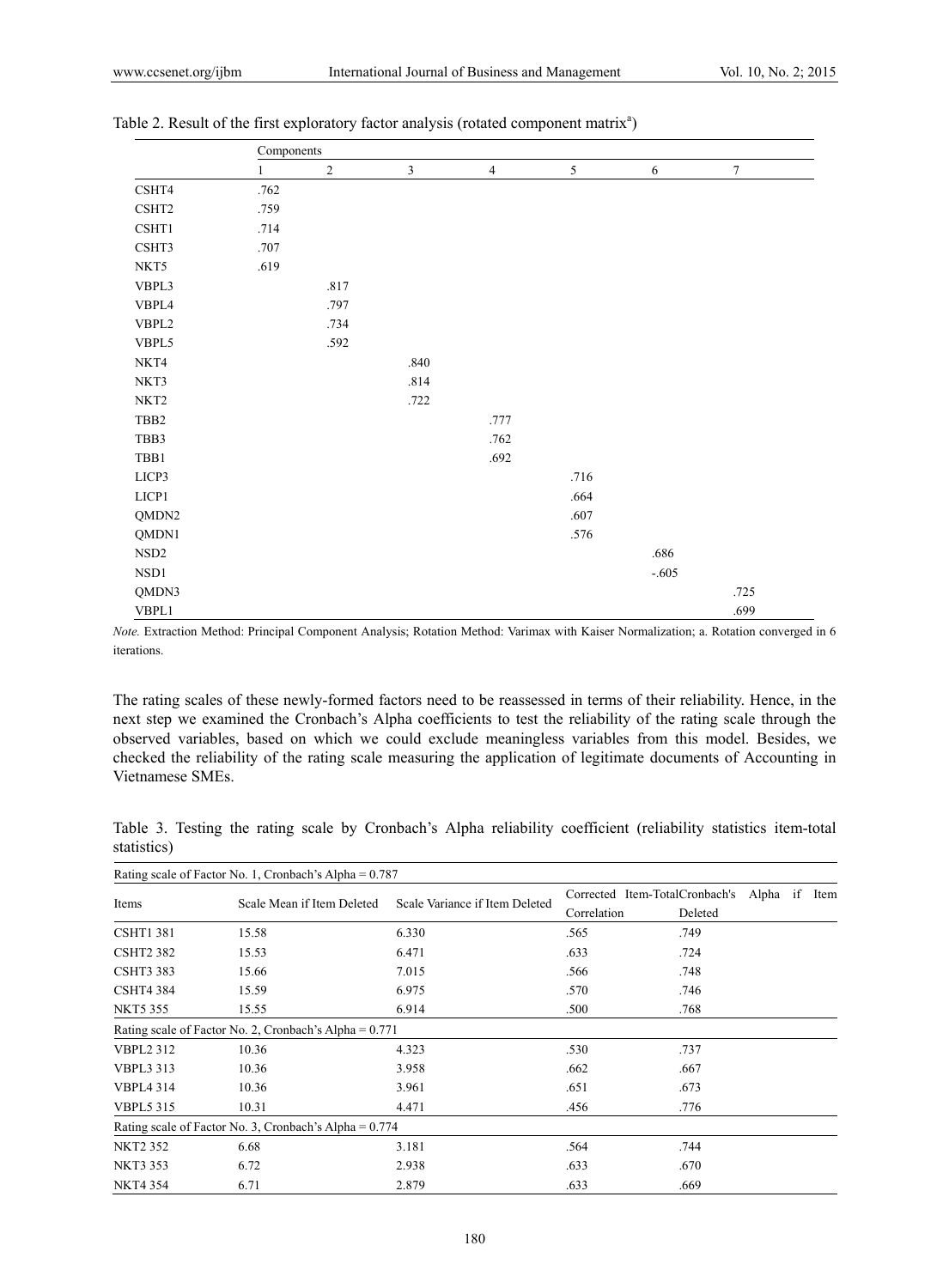|                  | Rating scale of Factor No. 4, Cronbach's Alpha $= 0.720$  |                                                                                                                           |          |          |  |
|------------------|-----------------------------------------------------------|---------------------------------------------------------------------------------------------------------------------------|----------|----------|--|
| <b>TBB1 321</b>  | 7.22                                                      | 2.564                                                                                                                     | .509     | .668     |  |
| TBB2 322         | 7.35                                                      | 2.345                                                                                                                     | .603     | .556     |  |
| TBB3 323         | 7.37                                                      | 2.254                                                                                                                     | .515     | .668     |  |
|                  | Rating scale of Factor No. 5, Cronbach's Alpha $= 0.487$  |                                                                                                                           |          |          |  |
| <b>LICP1 371</b> | 9.91                                                      | 10.545                                                                                                                    | .370     | .393     |  |
| <b>LICP3 373</b> | 9.99                                                      | 10.381                                                                                                                    | .377     | .384     |  |
| <b>OMDN1331</b>  | 9.87                                                      | 9.997                                                                                                                     | .367     | .375     |  |
| QMDN2 332        | 9.88                                                      | 4.837                                                                                                                     | .281     | .617     |  |
|                  | Rating scale of Factor No. 6, Cronbach's Alpha = $-0.118$ |                                                                                                                           |          |          |  |
| <b>NSD1361</b>   | 3.82                                                      | .503                                                                                                                      | $-0.056$ | $\rm{a}$ |  |
| <b>NSD2 362</b>  | 3.25                                                      | .669                                                                                                                      | $-.056$  | a        |  |
|                  | Rating scale of Factor No. 7, Cronbach's Alpha $= 0.151$  |                                                                                                                           |          |          |  |
| <b>VBPL1 311</b> | 3.06                                                      | .616                                                                                                                      | .082     | a        |  |
| QMDN3 333        | 3.69                                                      | .767                                                                                                                      | .082     | a        |  |
|                  |                                                           | Rating scale measuring the application of legitimate documents of Accounting in Vietnamese SMEs, Cronbach's Alpha = 0.713 |          |          |  |
| <b>VD1411</b>    | 10.88                                                     | 3.890                                                                                                                     | .621     | .576     |  |
| VD2 412          | 11.07                                                     | 4.166                                                                                                                     | .515     | .641     |  |
| VD3 413          | 11.08                                                     | 4.444                                                                                                                     | .350     | .745     |  |
| VD4414           | 10.85                                                     | 4.158                                                                                                                     | .536     | .629     |  |

As can be seen in the test result of the rating scale measuring the application of Accounting legitimate documents Accounting in Vietnamese SMEs, the Cronbach's Alpha =  $0.713$  ( $> 0.6$ ), the gross correlation coefficients are approximately or greater than 0.5 (much more than the acceptable level of 0.3); hence, the reliability of this rating scale is acceptable.

As regards the factors affecting the implementation of accounting legislation in Vietnamese SMEs, it can be well-noted that the Cronbach's Alpha coefficients of the factor no. 6 and 7 are relatively low (0.118 and 0.151, respectively), which are much lower than the necessary level of 0.6. In other words, these factors are unreliable and should be eliminated. Real conditions in Vietnam indicate that with an underdeveloped capital market, users have less diverse needs for information and exert less significant pressure on information supply; thus, it can be assumed that they have no profound impact on the deployment of accounting legislation in Vietnamese SMEs. In addition, various levels of accounting legitimate documents as well as the financial resource for implementation have of no significant importance in applying the legitimate documents. In short, the elimination of these two factors is reasonable in terms of both theory and reality in Vietnam.

Regarding factor no. 5, among 4 observed variables in the rating scale if this factor, the variable called "QMDN2 332" has the gross correlation coefficient lower than 0.3. Considering the exclusion of this variable of the rating scale, the Cronbach's Alpha will be on a considerable increase. In other words, this variable does not significantly contribute to the general meaning of the factor. In this case, we decided to eliminate this variable, accordingly, the second result of Cronbach's Alpha of factor no. 5 becomes 0.617, which is within the acceptable reliability range.

Continuing with the analysis of the remaining 18 variables,  $KMO = 0.816$  with the significance level  $Sig = 0.000$ and extracting 5 factors with the gross variance extracted  $= 61.28$  %. To improve the exploratory capacity of these factors, the study chose Varimax rotation which serves to minimize the number of variables with high coefficient in the same factor. The result is demonstrated in the table as follows: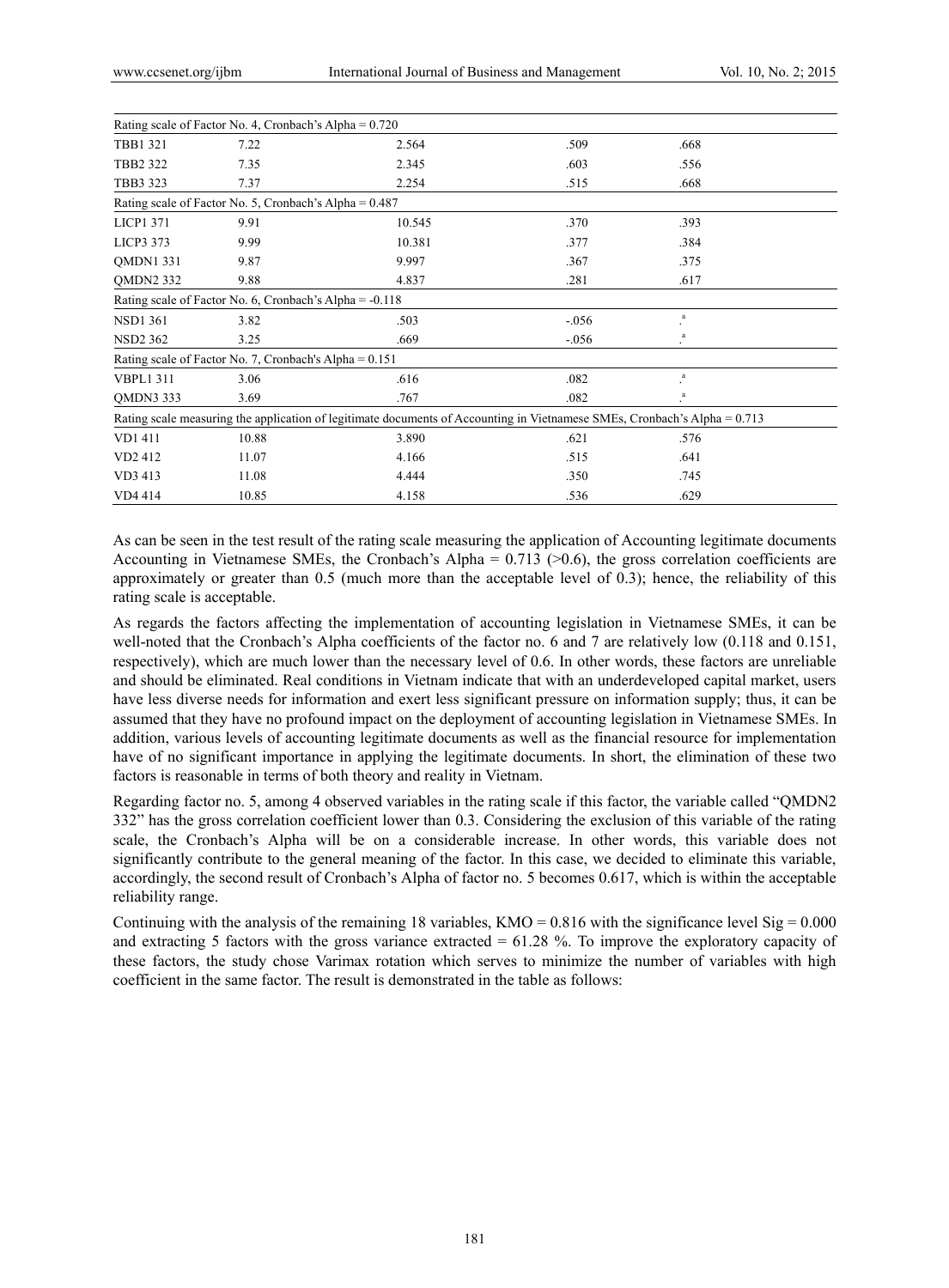|    |                                                                     |                     | Kaiser-Meyer-Olkin Measure of Sampling Adequacy. |                    |        |                                     |       | .816                              |                           |
|----|---------------------------------------------------------------------|---------------------|--------------------------------------------------|--------------------|--------|-------------------------------------|-------|-----------------------------------|---------------------------|
|    |                                                                     |                     |                                                  | Approx. Chi-Square |        |                                     |       | 2888.646                          |                           |
|    | Bartlett's Test of Sphericity                                       |                     | Df                                               |                    |        |                                     |       | 153                               |                           |
|    |                                                                     |                     | Sig.                                             |                    |        |                                     |       | .000                              |                           |
|    |                                                                     | Initial Eigenvalues |                                                  |                    |        | Extraction Sums of Squared Loadings |       | Rotation Sums of Squared Loadings |                           |
|    |                                                                     |                     |                                                  |                    |        |                                     |       |                                   |                           |
|    | $\begin{array}{c} \textbf{Component} \\ \textbf{Total} \end{array}$ |                     | % of Variance Cumulative % Total                 |                    |        | % of VarianceCumulative %Total      |       |                                   | Cumulative % Cumulative % |
| 1  | 4.635                                                               | 25.751              | 25.751                                           | 4.635              | 25.751 | 25.751                              | 2.768 | 15.377                            | 15.377                    |
| 2  | 2.307                                                               | 12.819              | 38.570                                           | 2.307              | 12.819 | 38.570                              | 2.451 | 13.619                            | 28.995                    |
| 3  | 1.574                                                               | 8.743               | 47.313                                           | 1.574              | 8.743  | 47.313                              | 2.094 | 11.635                            | 40.630                    |
| 4  | 1.276                                                               | 7.088               | 54.402                                           | 1.276              | 7.088  | 54.402                              | 2.001 | 11.114                            | 51.745                    |
| 5  | 1.238                                                               | 6.879               | 61.280                                           | 1.238              | 6.879  | 61.280                              | 1.716 | 9.536                             | 61.280                    |
| 6  | .808                                                                | 4.488               | 65.769                                           |                    |        |                                     |       |                                   |                           |
| 7  | .736                                                                | 4.088               | 69.857                                           |                    |        |                                     |       |                                   |                           |
| 8  | .715                                                                | 3.973               | 73.830                                           |                    |        |                                     |       |                                   |                           |
| 9  | .664                                                                | 3.691               | 77.521                                           |                    |        |                                     |       |                                   |                           |
| 10 | .601                                                                | 3.338               | 80.860                                           |                    |        |                                     |       |                                   |                           |
| 11 | .565                                                                | 3.140               | 83.999                                           |                    |        |                                     |       |                                   |                           |
| 12 | .485                                                                | 2.693               | 86.693                                           |                    |        |                                     |       |                                   |                           |
| 13 | .470                                                                | 2.612               | 89.305                                           |                    |        |                                     |       |                                   |                           |
| 14 | .438                                                                | 2.435               | 91.740                                           |                    |        |                                     |       |                                   |                           |
| 15 | .427                                                                | 2.372               | 94.112                                           |                    |        |                                     |       |                                   |                           |
| 16 | .379                                                                | 2.106               | 96.217                                           |                    |        |                                     |       |                                   |                           |
| 17 | .363                                                                | 2.016               | 98.234                                           |                    |        |                                     |       |                                   |                           |
| 18 | .318                                                                | 1.766               | 100.000                                          |                    |        |                                     |       |                                   |                           |
|    |                                                                     |                     | Extraction Method: Principal Component Analysis  |                    |        |                                     |       |                                   |                           |

# Table 4. Result of the third exploratory factor analysis with varimax rotation (KMO and Bartlett's test)

**Rotated Component Matrix<sup>a</sup>**

|                  |      |                | Factor |                |      |  |
|------------------|------|----------------|--------|----------------|------|--|
|                  |      | $\overline{2}$ | 3      | $\overline{4}$ | 5    |  |
| <b>CSHT2 382</b> | .766 |                |        |                |      |  |
| <b>CSHT4 384</b> | .748 |                |        |                |      |  |
| <b>CSHT3 383</b> | .722 |                |        |                |      |  |
| <b>CSHT1381</b>  | .719 |                |        |                |      |  |
| <b>NKT5 355</b>  | .618 |                |        | .233           |      |  |
| <b>VBPL3 313</b> |      | .823           |        |                |      |  |
| <b>VBPL4 314</b> |      | .806           |        |                |      |  |
| <b>VBPL2 312</b> |      | .739           |        |                |      |  |
| <b>VBPL5 315</b> |      | .598           |        |                |      |  |
| <b>NKT4 354</b>  |      |                | .851   |                |      |  |
| <b>NKT3 353</b>  |      |                | .821   |                |      |  |
| <b>NKT2 352</b>  |      | .222           | .728   |                |      |  |
| TBB2 322         | .221 |                |        | .789           |      |  |
| TBB3 323         |      |                |        | .759           |      |  |
| TBB1 321         | .212 | .200           |        | .708           |      |  |
| LICP3 373        |      |                |        |                | .819 |  |
| <b>LICP1371</b>  |      |                |        |                | .766 |  |
| <b>QMDN1331</b>  |      |                |        | .322           | .561 |  |

*Note.* Extraction Method: Principal Component Analysis;

Rotation Method: Varimax with Kaiser Normalization;

a. Rotation converged in 6 iterations.

As can be seen, 5 factors with the gross variance extracted equal to 61,28%, which means these 5 factors can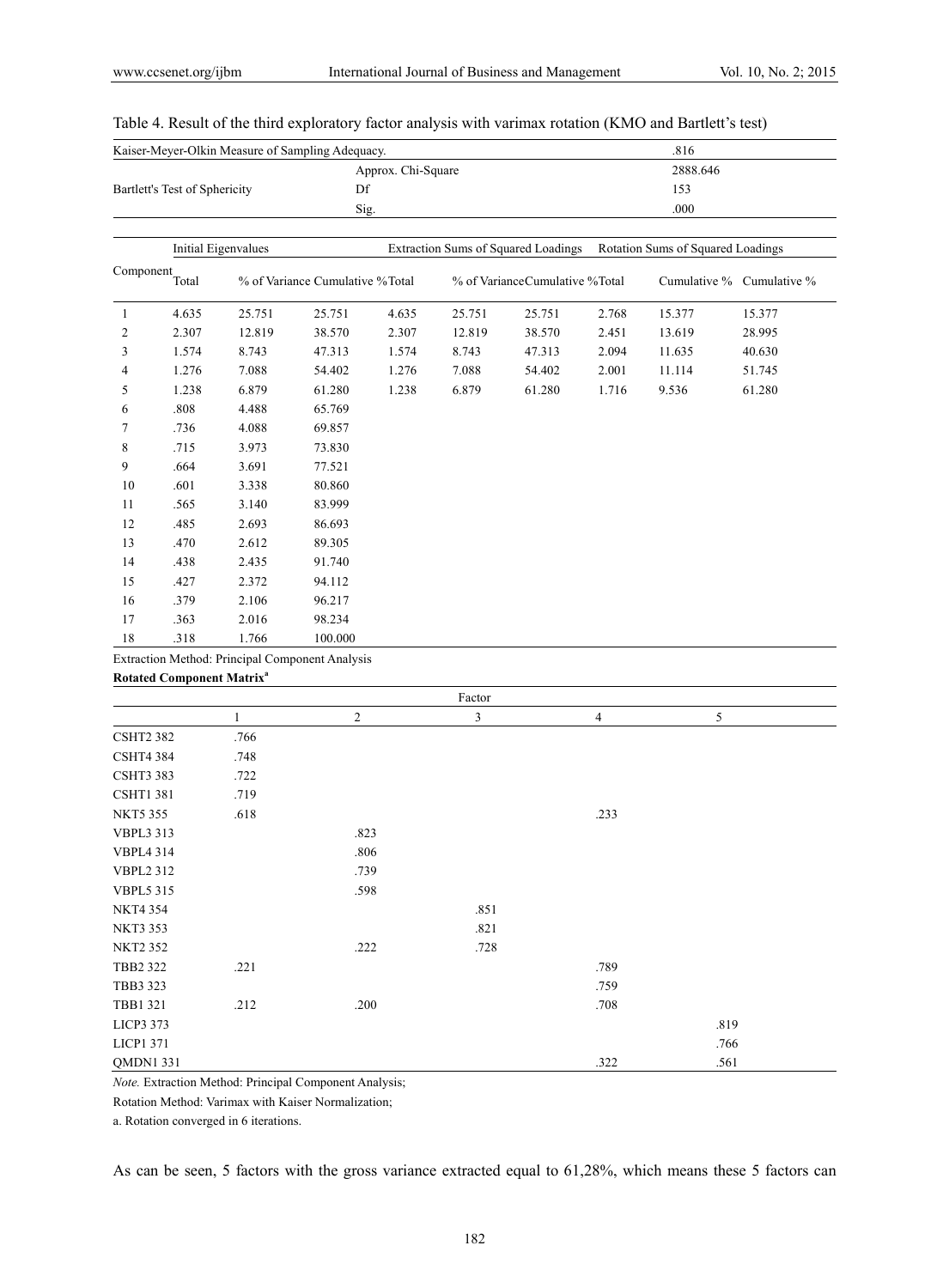explain for 61% of the application of accounting legislation in Vietnamese SMEs, the remaining 39% depends on other factors that are oversaw in this study.

The calibrated model comprises of 5 factors that have impact on the utilization of accounting legislation in Vietnamese SMEs, namely: factor no.1, which is referred to in our study as "Accounting infrastructure", with its rating scale relating to accounting infrastructure and experience of accountants; factor no. 2 called "The legal framework itself"; factor no.3 called "Accountants"; factor no.4 called "mandatory compliance"; and the final factor called "Cost – benefit relationship".



Figure 2. Calibrated model

After successfully developing the model of factors that affect the implementation of accounting legitimate documents into Vietnamese SMEs, we processed to assess this model by Multiple Regression (MLR) model to test its appropriateness and to examine the extent to which these factors influence the process of application. The result of MLR analysis generated by SPSS with "Enter" method is as follows.

| Model                     | R                 | R Square       |      | Adjusted R Square |        | Std. Error of the Estimate |  |
|---------------------------|-------------------|----------------|------|-------------------|--------|----------------------------|--|
|                           | .630 <sup>a</sup> | .397           | .391 |                   |        | .78027699                  |  |
| <b>ANOVA</b> <sup>b</sup> |                   |                |      |                   |        |                            |  |
| Model                     |                   | Sum of Squares | df   | Mean Square       |        | Sig.                       |  |
|                           | Regression        | 217.013        |      | 43.403            | 71.288 | .000 <sup>a</sup>          |  |
|                           | Residual          | 329.987        | 542  | .609              |        |                            |  |
|                           | Total             | 547.000        | 547  |                   |        |                            |  |

Table 5. Result of assessing the calibrated model (model summary<sup>b</sup>)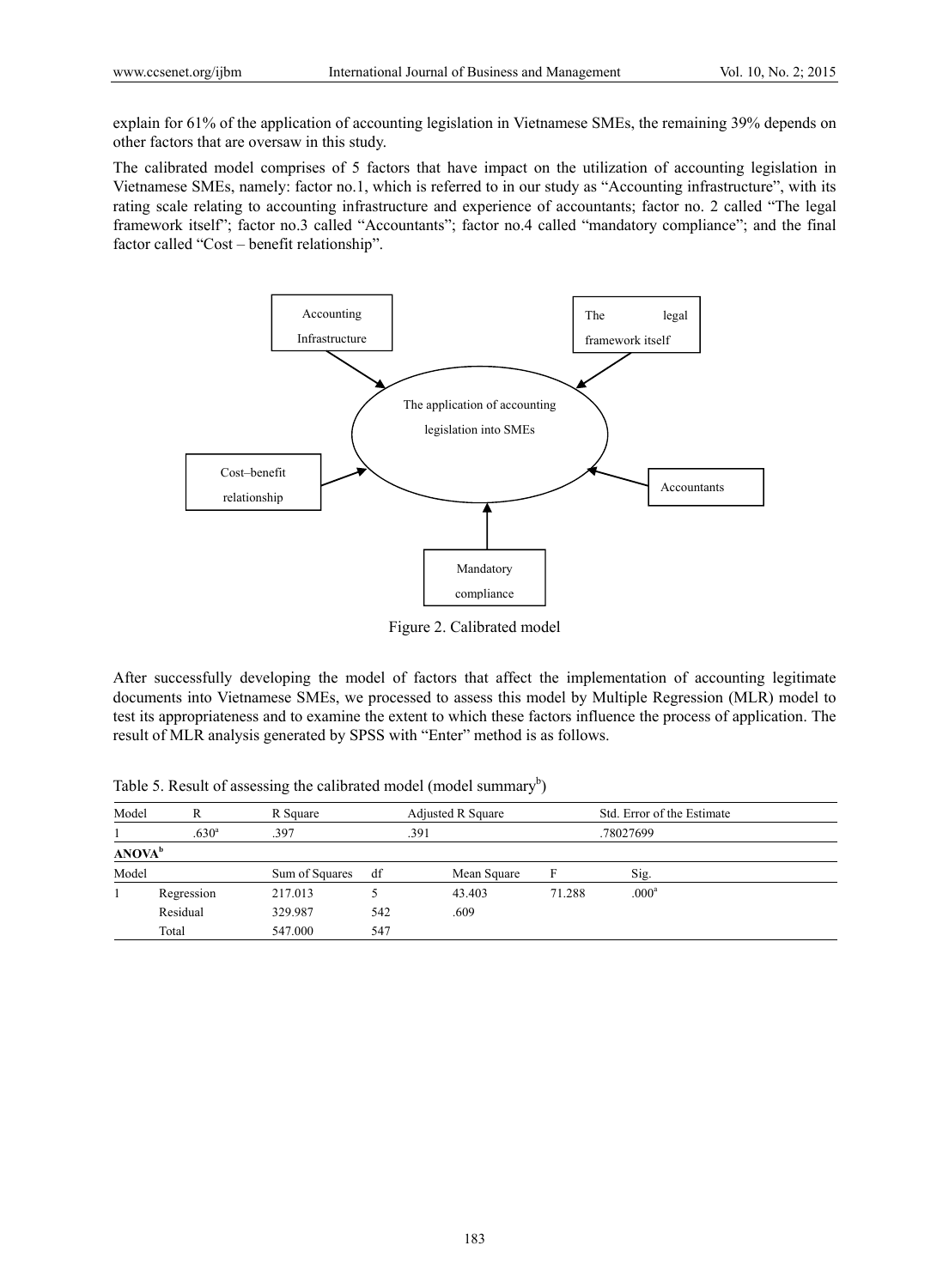|                        |                                    |            | Standardized |        |       |                                |       |
|------------------------|------------------------------------|------------|--------------|--------|-------|--------------------------------|-------|
| Model                  | <b>Unstandardized Coefficients</b> |            | Coefficients |        |       | <b>Collinearity Statistics</b> |       |
|                        | B                                  | Std. Error | Beta         | T      | Sig.  | Tolerance                      | VIF   |
| (Constant)             | $-8.193E-17$                       | .033       |              | .000   | 1.000 |                                |       |
| FAC1_5 REGR factor     | .478                               | .033       | .478         | 14.337 | .000  | 1.000                          | 1.000 |
| score 1 for analysis 5 |                                    |            |              |        |       |                                |       |
| FAC2 5 REGR factor     | .128                               | .033       | .128         | 3.822  | .000  | 1.000                          | 1.000 |
| score 2 for analysis 5 |                                    |            |              |        |       |                                |       |
| FAC3 5 REGR factor     | .163                               | .033       | .163         | 4.871  | .000  | 1.000                          | 1.000 |
| score 3 for analysis 5 |                                    |            |              |        |       |                                |       |
| FAC4 5 REGR factor     | .319                               | .033       | .319         | 9.553  | .000  | 1.000                          | 1.000 |
| score 4 for analysis 5 |                                    |            |              |        |       |                                |       |
| FAC5 5 REGR factor     | .154                               | .033       | .154         | 4.614  | .000  | 1.000                          | 1.000 |
| score 5 for analysis 5 |                                    |            |              |        |       |                                |       |

| Table 6. Result of MLR with individual regression coefficients in the model |
|-----------------------------------------------------------------------------|
|-----------------------------------------------------------------------------|

*Note.* a. Dependent Variable: FAC1\_2 REGR factor score 1 for analysis 2.

MLR result shows that adjusted  $R^2 = 0.391$ , F-test (ANOVA table) expresses the significance level sig. = 0.000; thus, the regression model is suitable and these factors can explain 39.1% of the variations of the dependent variable. Considering the regression weights, we can identify the positive correlation between these factors and Y, these variables are statistically significant due to do sig. = .000), there is no sign of multicollinearity, or to be specific, these variables are not inter-correlated. Also, based on high Beta coefficient, the factor no.1 is of the most importance and has the most significant impact on the application of accounting legal documents in Vietnamese SMEs. Coming second is the factor no.4 relating to the mandatory compliance. The influential degree of the remaining factors is factor no.3 (Accountants), factor no.5 (Cost–benefit relationship) and factor no. 2 (Accounting legislation) in descending order.

#### **5. Conclusion**

It is of great importance and practice to conduct a research model on the factors affecting the application of accounting legitimate documents in Vietnamese SMEs as well as their influential level. Based on these findings, we can propose a range of solutions to facilitate a fast and efficient implementation in the reality. According to the result of this study, major factors exerting considerable effect on the process of application (in the descending order of impact): Accounting infrastructure, Mandatory compliance of the regulations, Accountants, Cost – benefit relationship and Accounting legitimate documents themselves. This finding is crucial to advise plausible solutions to effectively implement these accounting legal documents into practice.

#### **References**

- Cătălin, N. A., Nadia, A., & Szilveszter, F. (2010). The context of the possible IFRS for SMEs implementation in Romania, An exprolatory Study. *Accounting And Management Information Systems*, *9*(1), 45–71.
- Dang, D. S. (2011). Compliance with accounting standards by SMEs in transitional economies: evidence from Vietnam. *Journal of Applied Accounting Research*, *12*(2), 96–107. http://dx.doi.org/10.1108/09675421111160673
- Daniel, Z., & Karim, M. (2006). An analysis of the factors affecting the adoption of international accounting standards by developing countries. *The International Journal of Accounting, 41*, 373–386. http://dx.doi.org/10.1016/j.intacc.2006.09.009
- Deaconu, A., Buiga, A., & Strouhal, J. (2012). SMEs financial reporting: Attitudes towards IFRS for SMEs. *Studia UBB, Oeconomica*, *57*(1), 101–122.
- Ha, V. W., & Rossouw, J. (2009). IFRS for SMEs in South Africa: a giant leap for accounting, but too big for smaller entities in general. *Meditari Accountancy Research*, *17*(1), 99–116.
- Hoang, T. P. T. (2012). Customer Relationship Development at Stock Commercial Banks in Ho Chi Minh City. *Journal of Economic Development,* 265. http://dx.doi.org/10.1108/10222529200900007
- Nguyen, D. T. (2011). *Research Methodology in Business–Design and Execution*. Social and Labor Publishing House.